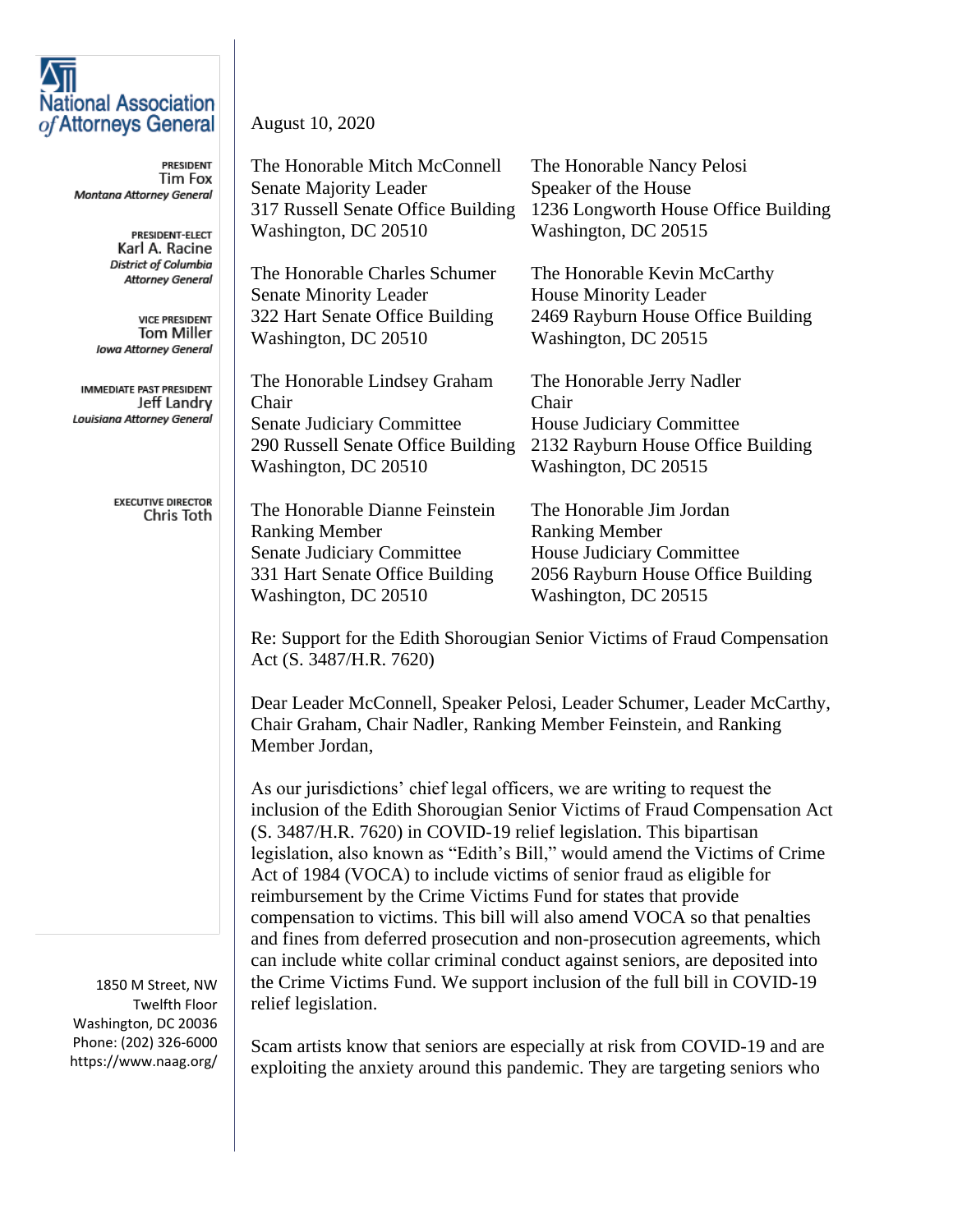are isolating at home and are separated from their families and support networks.

The U.S. Department of Health and Human Services Office of Inspector General has warned that fraudsters "are offering COVID-19 tests to Medicare beneficiaries in exchange for personal details, including Medicare information."<sup>1</sup> This is unfortunately just one of many COVID-19 scams targeting seniors.

Senior fraud scams can be devastating on a personal and financial level. The Consumer Financial Protection Bureau estimated in 2019 that elder financial exploitation cases resulted in an average loss of over \$40,000 and 7% of cases resulted in a senior losing over \$100,000.<sup>2</sup> Many seniors live on fixed incomes and savings earned over a lifetime of hard work. Older adults have contributed so much to our nation, and it is simply wrong that many are losing life savings to criminals. Tragically, it is rare for seniors to receive compensation even after fraudsters are caught and convicted. Edith's Bill would take an important step in providing compensation to defrauded seniors, and it would do so without using taxpayer funds.

Throughout the country, attorneys general are fighting senior fraud and abuse. In 2019, several state attorneys general partnered with the U.S. Department of Justice and other federal partners to conduct the largest-ever nationwide elder fraud sweep against perpetrators who had repeatedly targeted seniors, resulting in losses of over \$750 million.<sup>3</sup> Though this initiative was a tremendous success, the total annual financial loss by elder abuse victims is estimated to be well over \$2.6 billion. 4

Further, with 1 in 5 Americans expected to be over the age of 65 by 2030,<sup>5</sup> an increase in scams and frauds targeting seniors is widely expected. In Wisconsin alone, the number of reported elder abuse cases has already more than tripled since 2001. <sup>6</sup> Edith Shorougian was one of those Wisconsin victims. Edith was scammed out of more than \$80,000 by her longtime financial adviser. By using this legislation to add senior fraud as an eligible reimbursement expense under VOCA, states will be able to help victims like Edith receive the financial relief they deserve. States would be incentivized but not mandated by this legislation to provide compensation to victims of senior fraud.

We join the AARP, National Coalition Against Domestic Violence (NCADV), National Network to End Domestic Violence, National Alliance to End Sexual Violence (NAESV), National Children's Alliance, National Organization for Victim Assistance (NOVA), Alzheimer's Association, Alzheimer's Impact Movement, Elder Justice Coalition, Justice in Aging, National Clearinghouse on Abuse in Later Life (NCALL), Public Investors Advocate Bar Association (PIABA), Association of Jewish Aging Services (AJAS), North American Securities

<sup>1</sup> <https://oig.hhs.gov/coronavirus/fraud-alert-covid19.asp>

<sup>&</sup>lt;sup>2</sup> [https://files.consumerfinance.gov/f/documents/cfpb\\_suspicious-activity-reports-elder-financial](https://files.consumerfinance.gov/f/documents/cfpb_suspicious-activity-reports-elder-financial-exploitation_report.pdf)[exploitation\\_report.pdf](https://files.consumerfinance.gov/f/documents/cfpb_suspicious-activity-reports-elder-financial-exploitation_report.pdf)

<sup>3</sup> <https://www.justice.gov/opa/pr/justice-department-coordinates-largest-ever-nationwide-elder-fraud-sweep-0>

<sup>4</sup> <https://www.giaging.org/documents/mmi-study-broken-trust-elders-family-finances.pdf>

<sup>5</sup> <https://www.census.gov/newsroom/press-releases/2018/cb18-41-population-projections.html>

<sup>6</sup> <https://www.dhs.wisconsin.gov/publications/p00124a.pdf>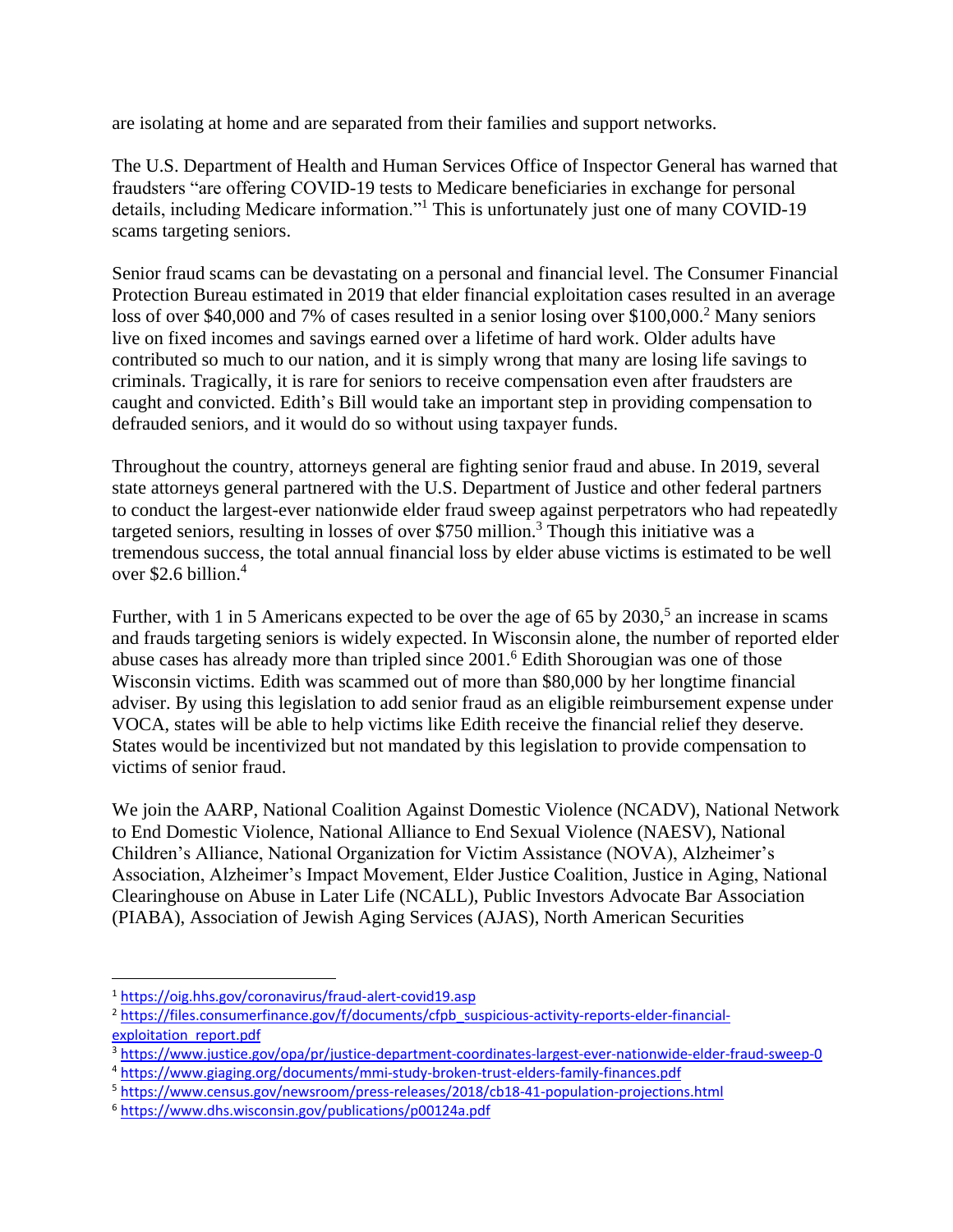Administrators Association (NASAA), and Public Citizen in supporting this important legislation. We look forward to your continued partnership in protecting our nation's seniors.

Sincerely,

Jeff Landry **Joshua L. Kaul** 

Steve Marshall Kevin G. Clarkson

Alabama Attorney General Alaska Attorney General

Leslie Rutledge Phil Weiser Arkansas Attorney General Colorado Attorney General

mings athleen

Kathleen Jennings V Karl A. Racine

Leevin Taitano Camacho Clare E. Connors Guam Attorney General Hawaii Attorney General

 $\mathscr{Q}$ 

Lawrence Wasden Kwame Raoul

ttu

Curtis T. Hill, Jr. Tom Miller Indiana Attorney General Iowa Attorney General

oshua L. Kal

Louisiana Attorney General Wisconsin Attorney General

 $a\sqrt{ }$ 

Weiser Cella

Delaware Attorney General District of Columbia Attorney General

ebelvei

Ashley Mood $\mathcal{Y}$  Christopher M. Carr Florida Attorney General Georgia Attorney General

Idaho Attorney General Illinois Attorney General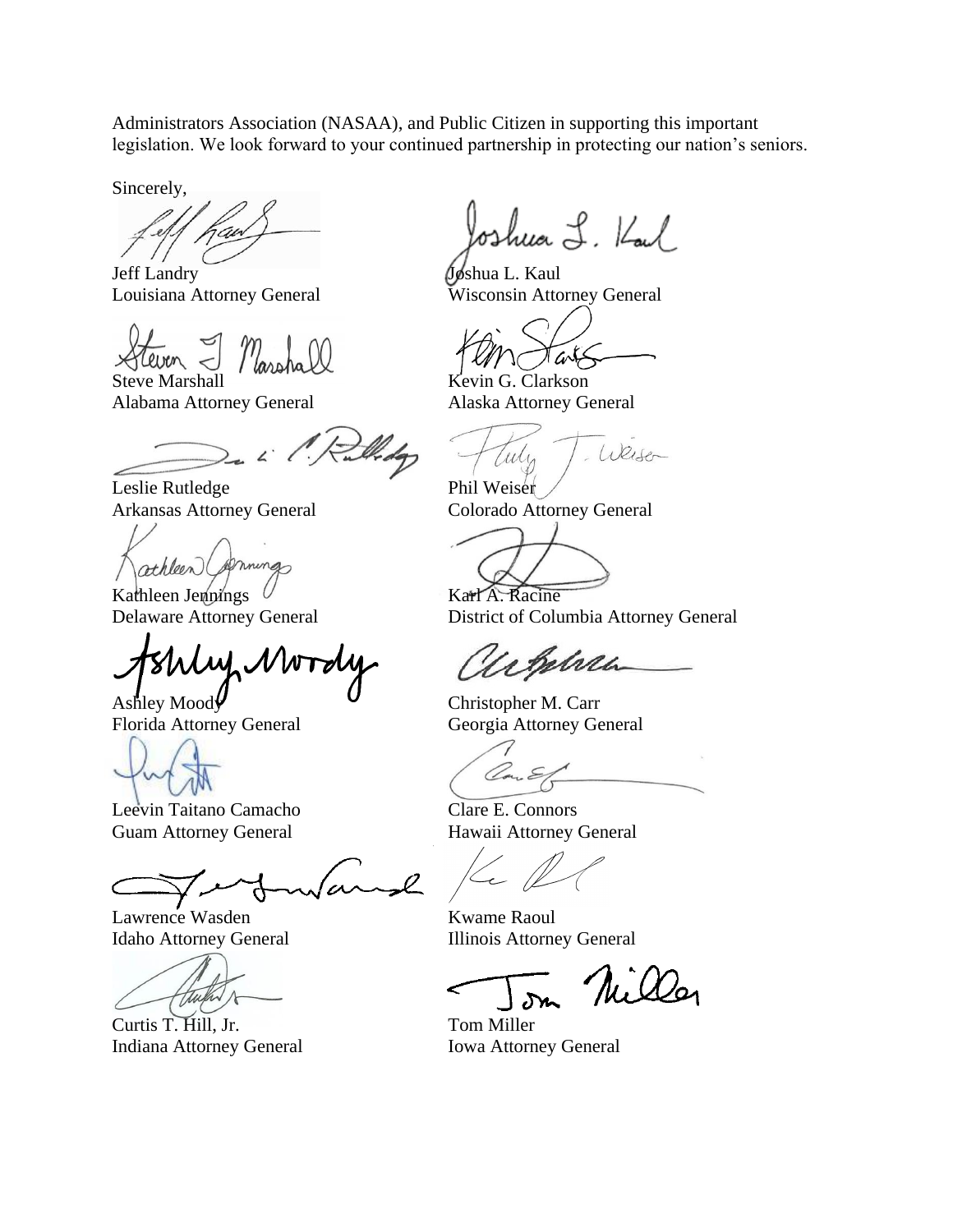Deut Schmitt Daniel Cameron

Kansas Attorney General Kentucky Attorney General

von M. Frey

Aaron M. Frey Brian Frosh

Maura Healey Keith Ellison Massachusetts Attorney General Minnesota Attorney General

 $1c<sub>k</sub>$ 

Lynn Fitch Eric S. Schmitt Mississippi Attorney General Missouri Attorney General

Douglas Peterson Aaron D. Ford Nebraska Attorney General Nevada Attorney General

Gordon MacDonald Gurbir S. Grewal New Hampshire Attorney General New Jersey Attorney General

Hector Balderas Josh Stein

Wayne Stenehjem Felward Manibusan

 $\Delta$ Dave  $\gamma$ ost  $\Delta$ Mike Hunter

 $\leq$  from

Maine Attorney General Maryland Attorney General

New Mexico Attorney General North Carolina Attorney General

Wonsmanber

North Dakota Attorney General Northern Mariana Islands Attorney General

Ohio Attorney General Oklahoma Attorney General